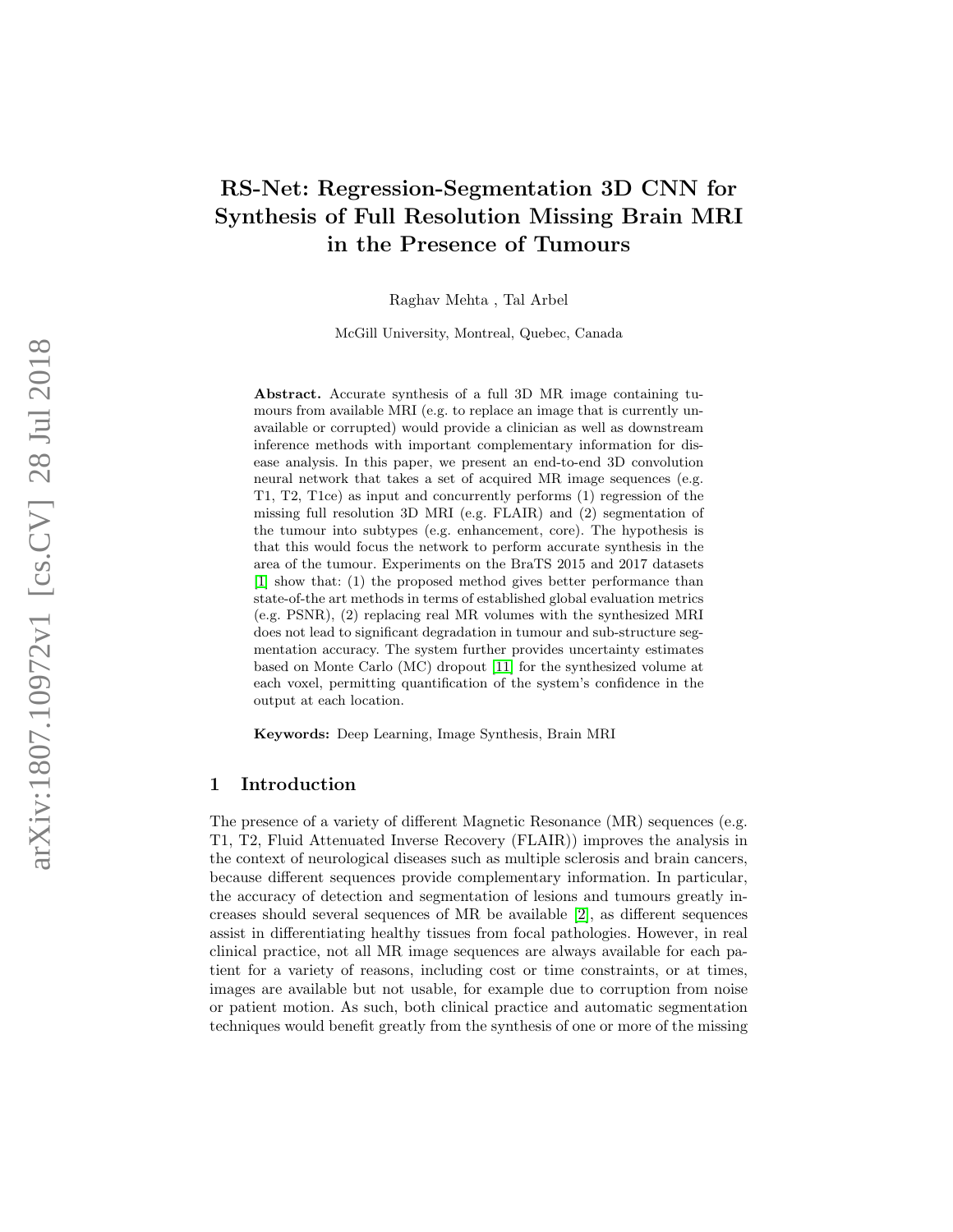#### 2 R. Mehta, T. Arbel

3D MR image sequences based on the others provided [\[3\]](#page-10-1). However, synthesis of full 3D brain MR image is challenging especially in the presence of pathology as different MR sequences represent pathology in a different way.

Recently, modality synthesis has gained some attention from the medical image analysis community [\[4,](#page-10-2)[5](#page-10-3)[,6\]](#page-10-4). Several approaches have been explored, such as patch-based random forest [\[4\]](#page-10-2) and sparse dictionary reconstruction [\[5\]](#page-10-3). Regression Ensembles with Patch Learning for Image Contrast Agreement (REPLICA) [\[4\]](#page-10-2) was developed to synthesize T2-weighted MRI from T1-weighted MRI using the bagged ensemble of random forests based on nonlinear patch regression. Given the success of Convolutional Neural Networks (CNNs) [\[7\]](#page-10-5) and Generative Adversarial Networks (GANs) [\[8\]](#page-10-6) for image-to-image translation in the field of computer vision, several recent 2D CNN [\[9,](#page-10-7)[6\]](#page-10-4) and 2D GANs [\[10\]](#page-10-8) have been developed for modality synthesis in the context of medical imaging, showing promising results for synthesis of healthy subject MRI. A patch-based Location Sensitive Deep Network (LSDN) [\[6\]](#page-10-4) was developed to combine intensity and spatial information for synthesizing T2 MRI from T1 MRI and vice versa. A 2D CNN model was developed to generate 2D synthesized images with missing input MRI [\[9\]](#page-10-7). Quantitative analysis showed superior performance over competing methods based on global image metrics (PSNR and SSIM). However, the performance of the method in the area of focal pathology was not examined.

In this paper, an end-to-end 3D CNN is developed that takes as input a set of acquired MRI sequences of patients with tumours and simultaneously performs (1) regression to generate a full resolution missing 3D MR modality and (2) segmentation of the brain tumour into subtypes. The hypothesis is that by performing regression and segmentation concurrently, the network should produce full-resolution, high quality 3D MR images, particularly the area of the tumour. The network is trained and tested on the MICCAI 2015 and 2017 BraTS datasets [\[1\]](#page-9-0). In the first set of experiments, the framework is evaluated against state-ofthe-art synthesis methods [\[4,](#page-10-2)[6,](#page-10-4)[9\]](#page-10-7) based on global image metrics used in previous work [\[9\]](#page-10-7), where it is shown to slightly outperform all reported results. The second set of experiments evaluate the synthesis quality at pathological locations, by examining its performance on subsequent independent downstream tasks, namely tumour segmentation. Results show that real MR images can be swapped with the generated synthesized T1, T2, and FLAIR MR images with minimal loss in segmentation performance. The network also quantifies the uncertainty of the regressed synthetic volumes through Monte Carlo dropout [\[11\]](#page-10-0). This permits the confidence in the synthesis results to be conveyed to radiologists and clinicians and to automatic downstream methods that would use the synthesized volumes as inputs.

# 2 Regression-Segmentation CNN Architecture

A flowchart of the proposed Regression-Segmentation CNN architecture (RS-Net) can be seen in Figure [1.](#page-2-0) The network consists of three main components: (1) a modified 3D U-net [\[12\]](#page-10-9), (2) regression convolution block for synthesizing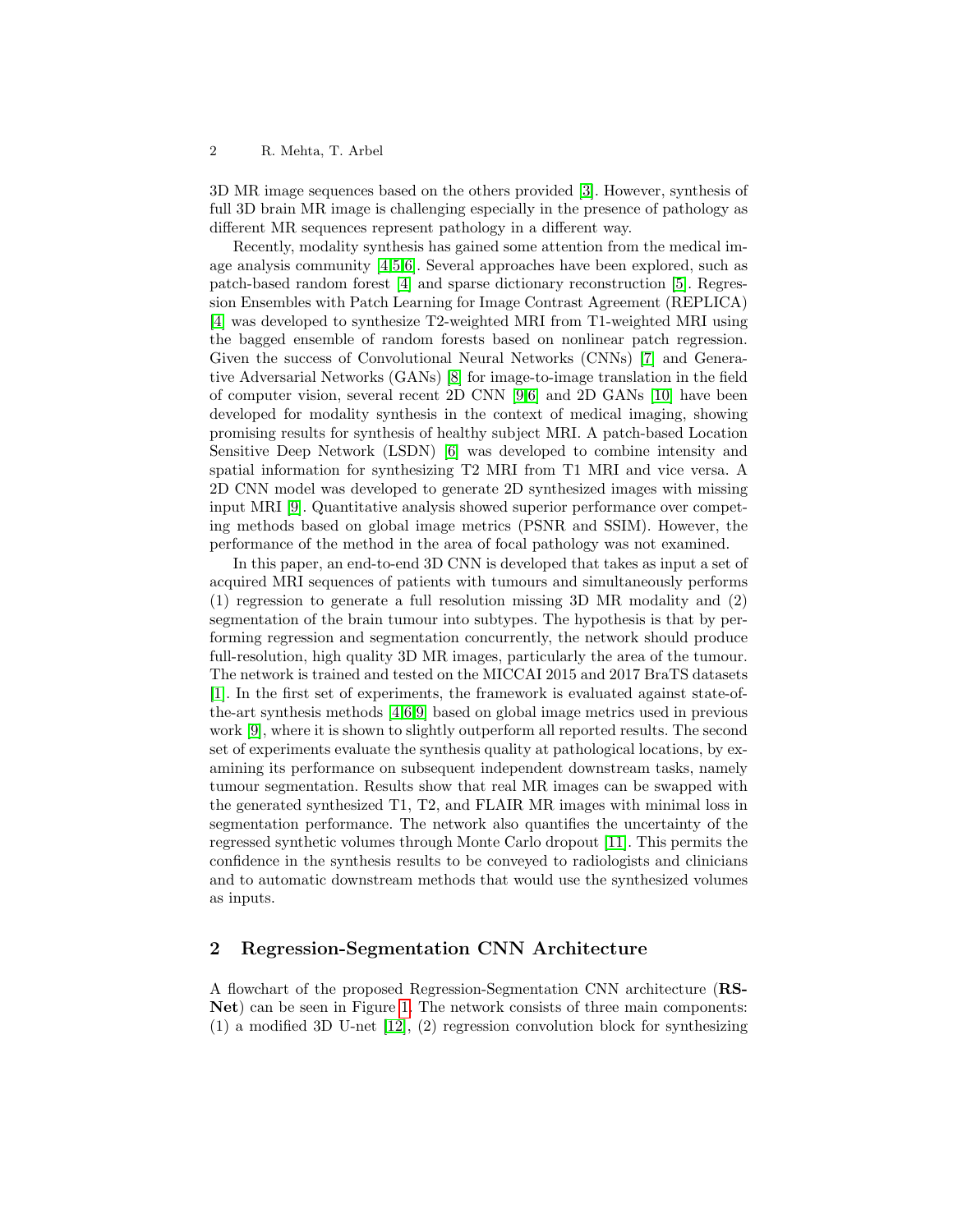<span id="page-2-0"></span>

Fig. 1: Proposed Regression-Segmentation CNN architecture (RS-Net): (1) A 3D U-net, (2) Regression and (3) Segmentation convolution blocks. The model takes as input several full 3D MR image sequences, synthesizes the missing 3D MRI, while concurrently generating the multi-class segmentation of the tumour into sub-types.

image sequence, and (3) segmentation convolution block for multi-class tumour segmentation. RS-Net takes as input full 3D volumes of all available sequences of a patient. The U-net generates an intermediate latent representation of the inputs which is provided to the regression and the segmentation convolution blocks. These then generate synthesis of the missing 3D MR image sequences and multi-class segmentation of tumours into sub-types, at the same resolution. The U-net learns latent representation which is common to both tumour segmentation and synthesis, with focus on high accuracy in the area containing tumour structures. In addition to the U-net output, the regression block is also provided with one of the input MRIs, which will provide necessary brain MR context to the regression block. The architecture details are now described.

The 3D U-net is similar to the one proposed in [\[12\]](#page-10-9), with some modifications. The U-net consists of 4 resolution steps for both encoder and decoder paths. At the start, we use 2 consecutive 3D convolutions of size  $3x3x3$  with k filters, where  $k$  denotes the user-defined initial number of convolution filters. Each step in the encoder path consists of 2 3D convolutions of size  $3x3x3$  with  $k*2^n$  filters, where  $n$  denotes the U-net resolution step. This is followed by maxpooling of size 2x2x2. At the end of each encoder step, instance normalization [\[13\]](#page-10-10) is applied, followed by dropout [\[14\]](#page-10-11) with 0.1 probability. In the decoder path at each step, 3D transposed convolution of size 5x5x5 is applied, with  $2x2x2$  stride and  $k * 2^n$ filters for the upsampling task. The output of the transposed convolution is concatenated with the corresponding output of the encoder path. This is, once again, followed by instance normalization and Dropout with 0.1 probability. Finally, 2 3D convolution of size 3x3x3 with  $k * 2<sup>n</sup>$  filters are applied. Rectified linear unit is chosen as a non-linearity function for every convolution layer.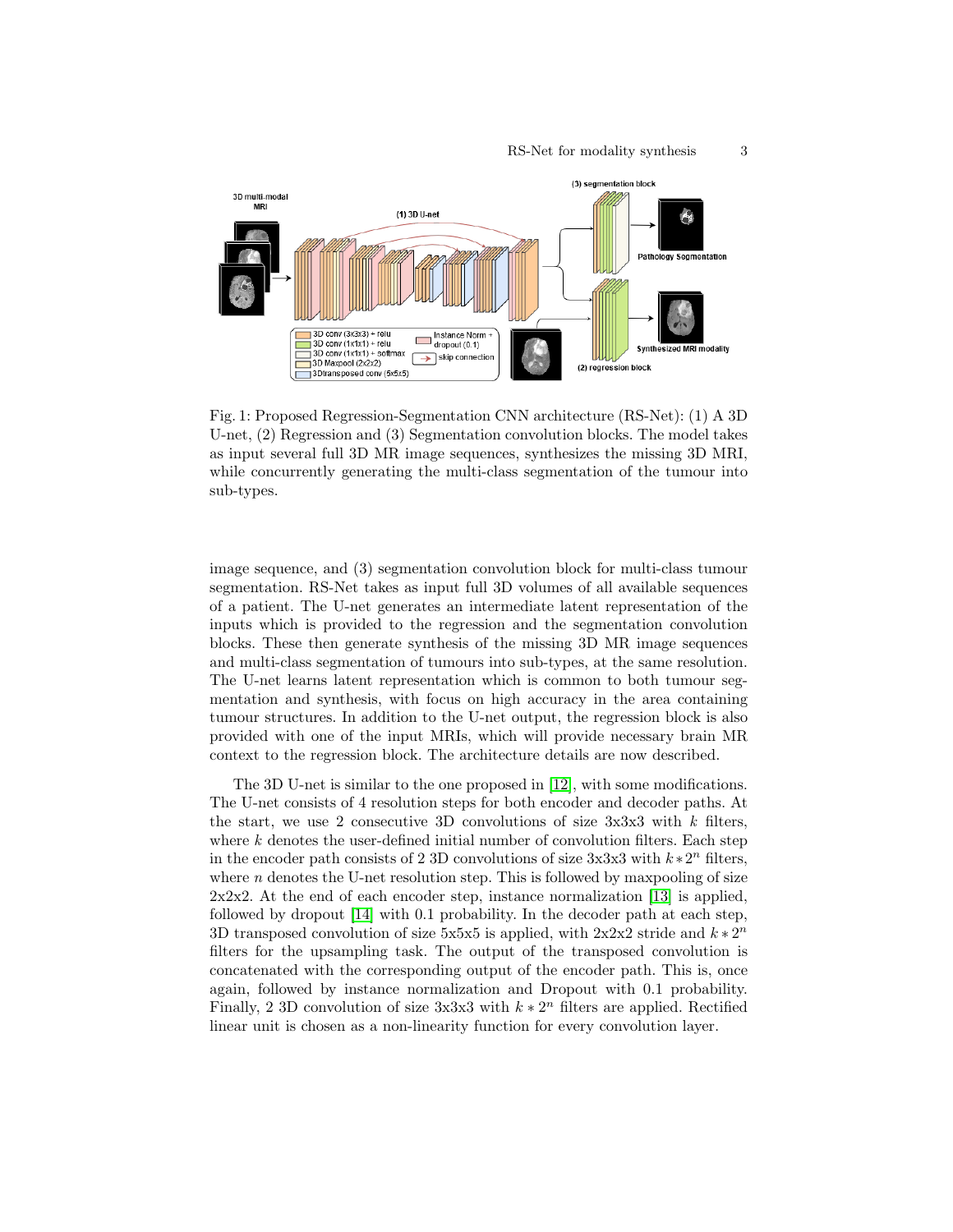#### 4 R. Mehta, T. Arbel

Each of the segmentation and regression blocks contain 4 convolution layers. The first convolution layer is of size 3x3x3, and the rest are of size 1x1x1. The first three convolution layers have  $k * 4$ ,  $k * 2$  and k filters. In the regression block, the last layer has just 1 filter, while, for the segmentation block, there are  $C$  filters in the last layer, where  $C$  denotes the total number of classes for the segmentation task.

Weighted Mean Squared Error (MSE) loss is used for the synthesis task, and weighted Categorical Cross Entropy (CCE) loss for segmentation. Here, the weights are defined such that the weight increases whenever there are fewer voxels in a particular class.

$$
w_n^i = w_l * y_n^i \qquad \text{where, } w_l = \left(\frac{\sum_{k=0}^{k=C} m_k}{m_l}\right) * r^{ep} + 1,\tag{1}
$$

where,  $w_n^i$  and  $w_l$  denote the weight for voxel n of volume i and the weight of class l.  $m_l$  is total number of voxels of  $l^{th}$  class in the training dataset.  $w_l$  are decayed over each epoch  $ep$  with a rate of  $r \in [0,1]$ . It should be noted that  $w_l$ converges to 1 as  $ep$  becomes large. The final loss function for the network,  $L^i$ , (for volume  $i$ ) is a weighted combination of both of these loss functions:

$$
L^i = \lambda_1 (MSE^i) + \lambda_2 (CCE^i). \tag{2}
$$

<span id="page-3-0"></span>Given the challenges associated with regressing a synthesized volume, errors are bound to exist. As such, deterministic outputs present dangers to subsequent clinical decisions as well as to downstream automatic methods that make use of the results. In this work, the network output is augmented with uncertainty estimates based on Monte Carlo dropout [\[11\]](#page-10-0). During testing, N Monte Carlo (MC) samples of the output are acquired by passing each set of input volumes N times through the network to predict N different synthesized output MR volumes with probability of randomly dropping any neuron of the network equal to the dropout rate. Uncertainty in the synthesized volume, during testing, is estimated based on the variance of the MC samples at every voxel.

## 3 Experiments and Results

We now evaluate the performance of the RS-Net using two sets of experiments. In the first set of experiments, we compare the quality of the synthesized volume generated by RS-Net against other methods [\[9,](#page-10-7)[4,](#page-10-2)[6\]](#page-10-4) using PSNR and SSIM on 2015 MICCAI BraTS dataset [\[1\]](#page-9-0). In the second set of experiments, we evaluate the quality of the synthesized volumes in a downstream task of tumor segmentation on 2017 MICCAI BraTS datasets [\[1\]](#page-9-0).

RS-Net uses 4 initial convolutional filters and 4 steps for U-net encoder and decoder paths.This results in a network with a total of 674455 learnable parameters. Values of  $\lambda_1$  and  $\lambda_2$  in the loss function (Eq. [2\)](#page-3-0), to combine CCE and MSE, were fixed to 1.0 and 0.1 respectively based on experimentation evidence. The networks were trained on a NVIDIA Titan Xp GPU for 240 epochs. Approximate training time was 3 days. The networks were trained with batch size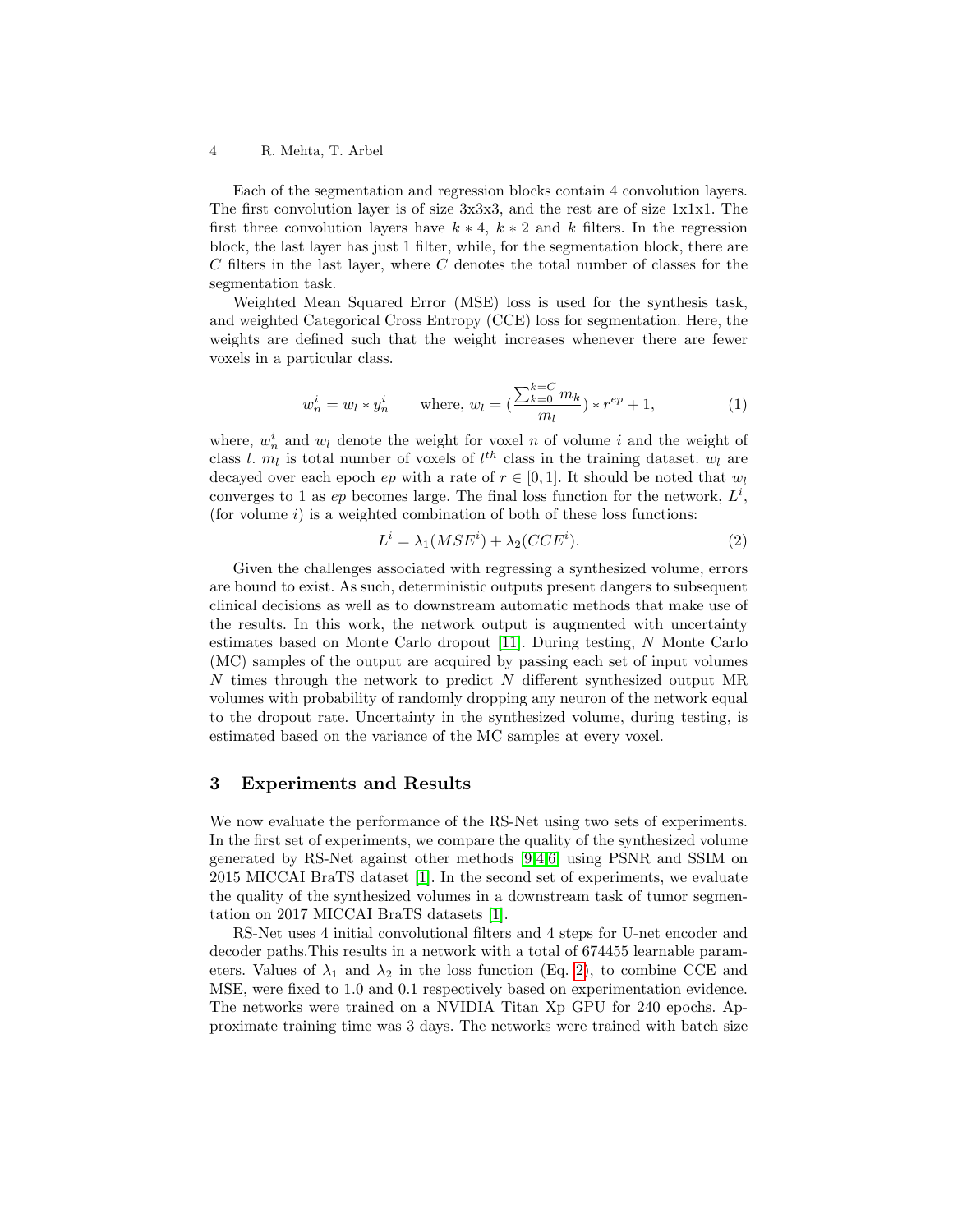<span id="page-4-0"></span>

| T2           | REPLICA <sup>[4]</sup> | $LSDN$ [6]  | $2D-CNN$ [9] | RS-Net (proposed) |
|--------------|------------------------|-------------|--------------|-------------------|
| <b>SSMI</b>  | 0.901(0.01)            | 0.909(0.02) | 0.929(0.17)  | 0.934(0.02)       |
| PSNR         | 28.62(1.69)            | 30.12(1.62) | 30.96(1.85)  | 31.13(1.78)       |
|              |                        |             |              |                   |
| <b>FLAIR</b> | REPLICA <sup>[4]</sup> | $LSDN$ [6]  | $2D-CNN$ [9] | RS-Net (proposed) |
| SSMI         | 0.870(0.01)            | 0.887(0.01) | 0.897(0.01)  | 0.900(0.01)       |
| <b>PSNR</b>  | 28.32(1.38)            | 29.68(1.56) | 30.32(1.61)  | 30.88(1.84)       |

Table 1: Quantitative results for T1-to-T2 (top) and T1-to-FLAIR (bottom) synthesis based on PSNR and SSIM. Higher values indicate better performance. Values in bracket represent standard deviation across volumes. Absolute highest performing results seen in bold.

of 1, using Adam optimizer [\[15\]](#page-10-12) with the following hyperparameters: learning rate = 0.0002,  $\beta_1 = 0.9$ ,  $\beta_2 = 0.999$  and  $\epsilon = 10^{-08}$ . During testing time, a total of 20 samples of the output were generated to estimate the uncertainty in the synthesized volumes.

#### 3.1 Comparison of RS-Net synthesis results against other methods

In order to compare the quality of the synthesized volumes produced by RS-Net against other state-of-the-art methods, namely REPLICA [\[4\]](#page-10-2), LSDN [\[6\]](#page-10-4), and 2D CNN [\[9\]](#page-10-7), we train two different RS-Nets for T2 and FLAIR synthesis from T1 MRI, as done by Chartsias et al. [\[9\]](#page-10-7). We use the evaluation metrics, SSIM [\[16\]](#page-10-13) and PSNR, defined in [\[9\]](#page-10-7), to evaluate the quality of the synthesized volumes.

Given a ground-truth volume  $X$  and its corresponding synthesized volume  $\hat{X}$ , SSIM is computed as  $SSIM(X, \hat{X}) = \frac{(2\mu_X \mu_{\hat{X}} + c_1)(2\sigma_X \hat{X} + c_2)}{(\mu_X^2 + \mu_X^2 + c_1)(\sigma_X^2 + \sigma_X^2 + c_1)},$  where  $\mu_X$  and  $\sigma_X^2$  are mean and variance of volume X and  $\sigma_{X\hat{X}}$  is the covariance between X and  $\hat{X}$ . PSNR is computed as  $10\log_{10}(\frac{MAX_I^2}{MSE})$  where  $MAX_I$  is the maximum intensity of the volume and MSE is the mean squared error between volumes  $X$ and  $X$ .

In order to compare our results to those in the paper [\[9\]](#page-10-7), experiments were performed on the 2015 MICCAI BraTS training dataset [\[1\]](#page-9-0). This dataset consists of High-Grade Glioma (HGG) and Low-Grade Glioma (LGG) cases. 54 LGG cases were acquired with T1, T2, T1ce, and FLAIR. Four tumour subclasses were defined. Volumes are skull-stripped, co-registered, and interpolated to  $1mm^3$  voxel dimension. Each volume is of size 240 x 240 x 155. We follow the same pre-processing steps followed in [\[9\]](#page-10-7), where we normalize each volume by dividing by the volume's average intensity. Following [\[9\]](#page-10-7), we perform 5-fold cross validation on the dataset (LGG cases). Here, for each cross-validation fold, the dataset is divided into three sets, namely, training, validation, and testing. Each set consists of 42, 6, and 6 volumes respectively.

Quantitative comparison of all different methods is given in Table [1.](#page-4-0) It should be noted that we didn't reproduce the results for other methods and instead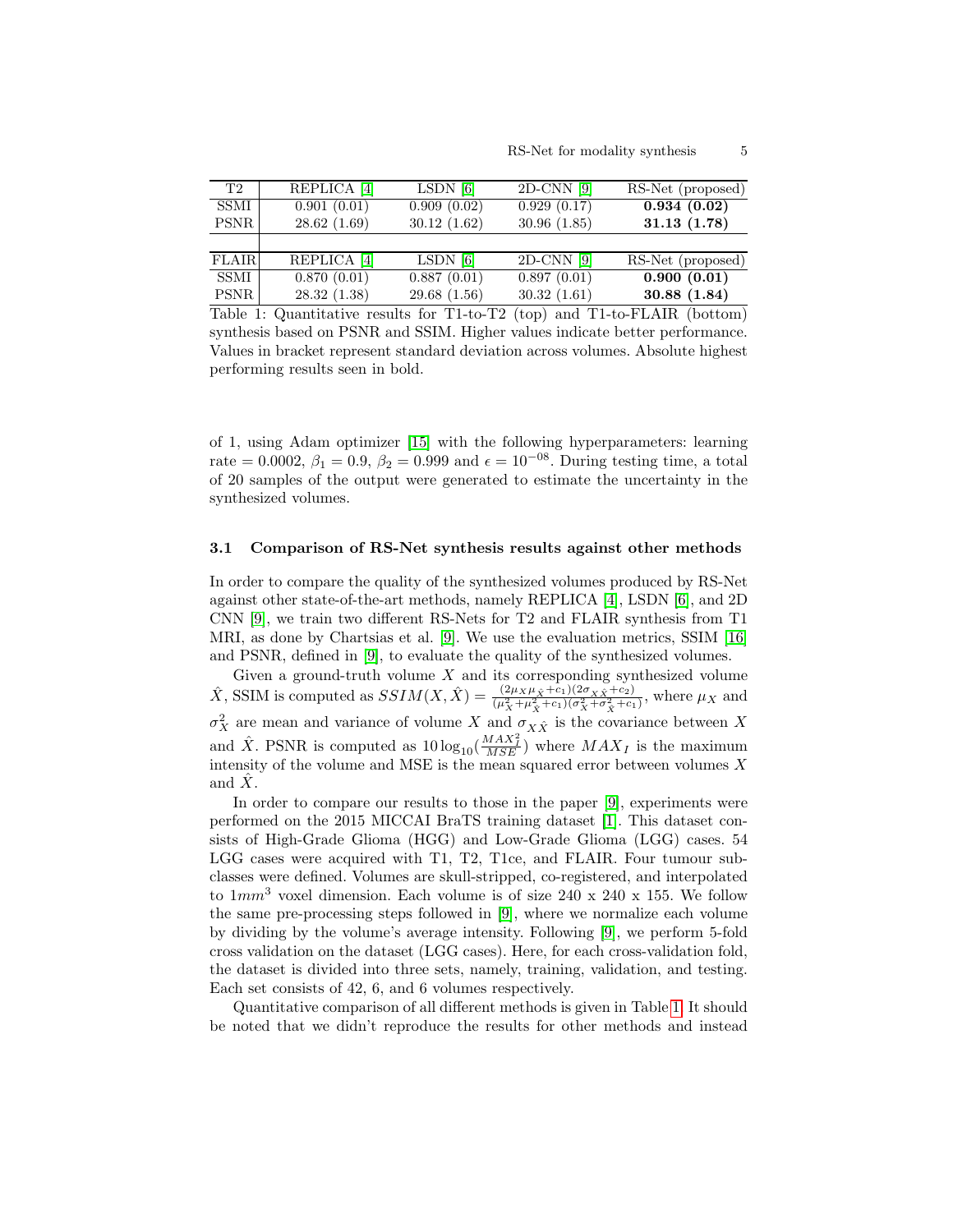<span id="page-5-0"></span>

Fig. 2: Example slice from synthetic MR volumes generated by the proposed RS-Net on BraTS 2015 dataset for T1-to-T2 and T1-to-FLAIR synthesis.

report them as listed in [\[9\]](#page-10-7). Results indicate that RS-Net performs slightly better than other methods based on the global metrics of PSNR and SSIM, for both T1-to-T2 and T1-to-FLAIR synthesis. The results also show the advantage of using the proposed 3D CNN over 2D CNN. An example showing qualitative results based on RS-Net for both T2 and FLAIR synthesis on a testing volume is shown in Figure [2.](#page-5-0) Note that the resulting MR images are visually similar to the real images, particularly in the area of the tumour.

# 3.2 Evaluation of RS-Net synthesis results on downstream tumour segmentation task

The metrics used in the previous section can be useful in assessing global synthesis quality, but in the context of volumes with pathological structures such as lesions or tumours synthesis quality assessment should focus on the pathological areas. To this end, we quantitatively evaluate the synthesis performance based on their effect on downstream method, tumour segmentation and tumour sub-class segmentation. To this end, we train a new segmentation CNN, for the specific task of multi-class tumor segmentation (referred to as S-Net). This network is similar to the RS-Net but modified such that the synthesis convolution block is removed. S-Net is trained using all 4 real MR volumes with weighted CCE as the loss function. To evaluate the quality of the synthesized volume, one of the real MR volumes is swapped with the synthesized one and the segmentation accuracy is measured. Note that we do not retrain the S-Net with the synthesized volume. This allows us to measure quality of the synthesized volumes in comparison to the real volumes.

Dataset and Pre-processing: The 2017 MICCAI BraTS [\[1\]](#page-9-0) datasets were used for all the experiments in this section. The BraTS training dataset was used to train the networks. This dataset is comprised of 210 HGG and 75 LGG patients with T1, T1 post contrast (T1ce), T2, and FLAIR MRI for each patient, along with expert tumor labels for each of 3 classes: edema, necrotic/nonenhancing core, and enhancing tumor core. 228 volumes were randomly selected for training the network and another remaining 57 for network validation. A separate BraTS 2017 validation dataset, held out during training, was used to test the synthesis and segmentation performance. This dataset contains 46 patient multi-channel MRI (with no labels provided). The BraTS challenge provided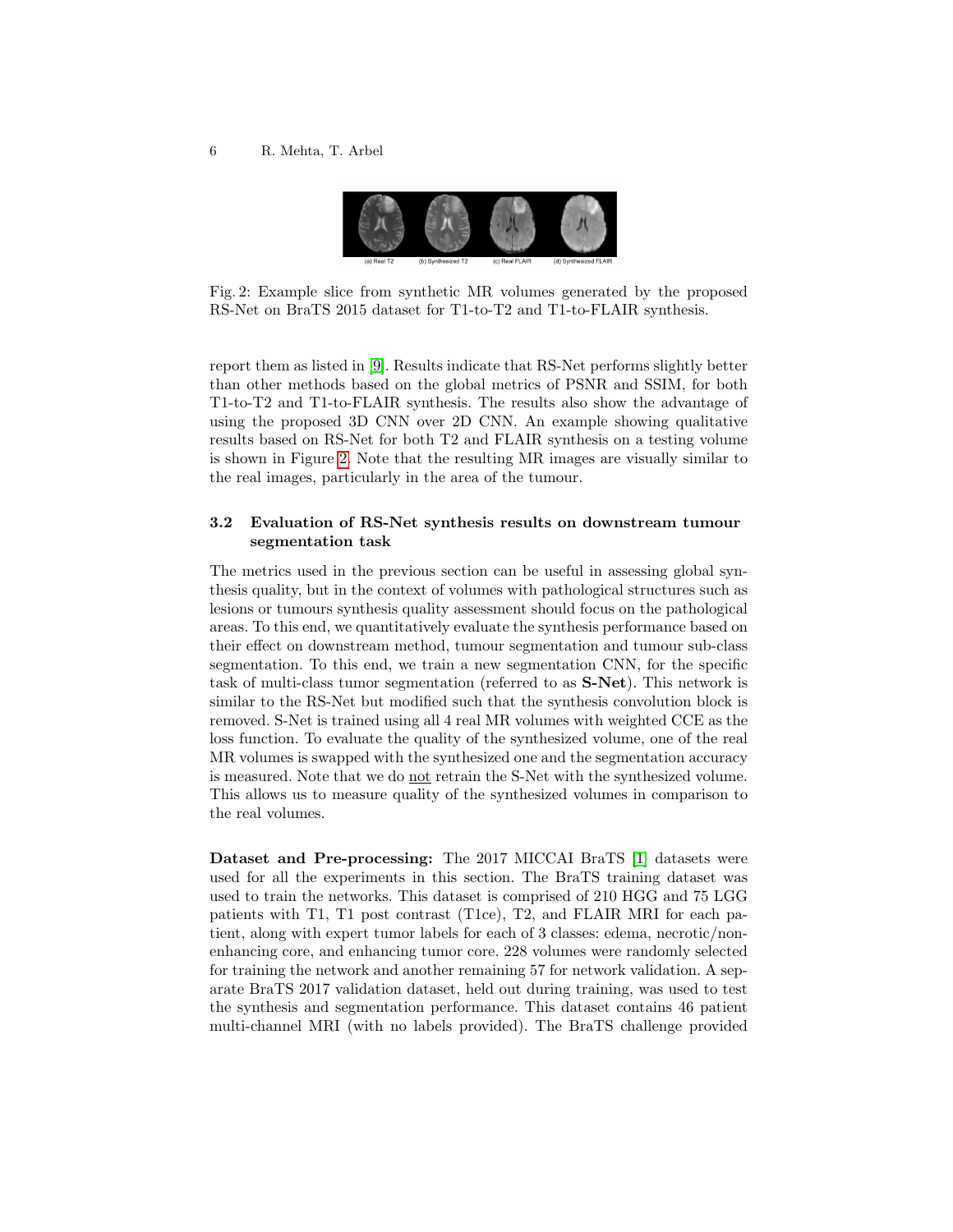<span id="page-6-0"></span>

Fig. 3: Example slice from synthetic MR volumes generated using the proposed RS-Net along with its associated uncertainties. Real MRI (Row 1); synthesized volumes (Row 2) and its associated uncertainty (Row 3) produced as mean and variance across 20 MC dropout samples. Columns from left to right: T1, T2, T1ce, and FLAIR. Notice that uncertainties are highest where predicted tumour enhancements in T1ce are incorrect.

pre-processed volumes that were skull-stripped, co-aligned, and resampled to 1  $mm<sup>3</sup>$  voxel volume. The intensities were additionally rescaled using mean subtraction, divided by the standard deviation, and rescaled from 0 to 1 and were cropped to 184 x 200 x 152. For this context, the additional complementary input presented to the regression block (see Figure [1\(](#page-2-0)3)) for T1, T2, T1ce, and FLAIR sequences were T1ce, FLAIR, T1, and T2 respectively. This was chosen as T1ce is the gadolinium enhanced version of T1, and FLAIR is the fluid attenuated version of T2.

Qualitative Evaluation: Synthesis MR volumes produced in a leave-one-out approach by 4 different RS-Nets such that three real MR sequences are used to synthesize the fourth (see Figure [3\)](#page-6-0). The results indicate that the network is able to produce high-quality, high-resolution, 3D synthesized MR volumes, particularly for T1 and T2 sequences, and even for FLAIR. As T1ce shows enhancement within the tumour based on injection of a contrast agent, it was not expected to be easily synthesized from other sequences and error resulted. However, the system indicates locations where the network is uncertain about the regressed output. Qualitative results indicate that errors within the tumour enhancement have associated relatively high uncertainties. This suggests that these uncertainties can be communicated to a clinician or radiologist to indicate trustworthy regions of the synthesized images, and that automatic downstream methods using the synthesized volumes can focus computations on the areas of high confidence, which should be explored in future work.

Replacing real with synthetic MRI Volumes: In Table [2,](#page-7-0) we compare the tumour segmentation using S-Net in two different testing scenarios, (i) all 4 real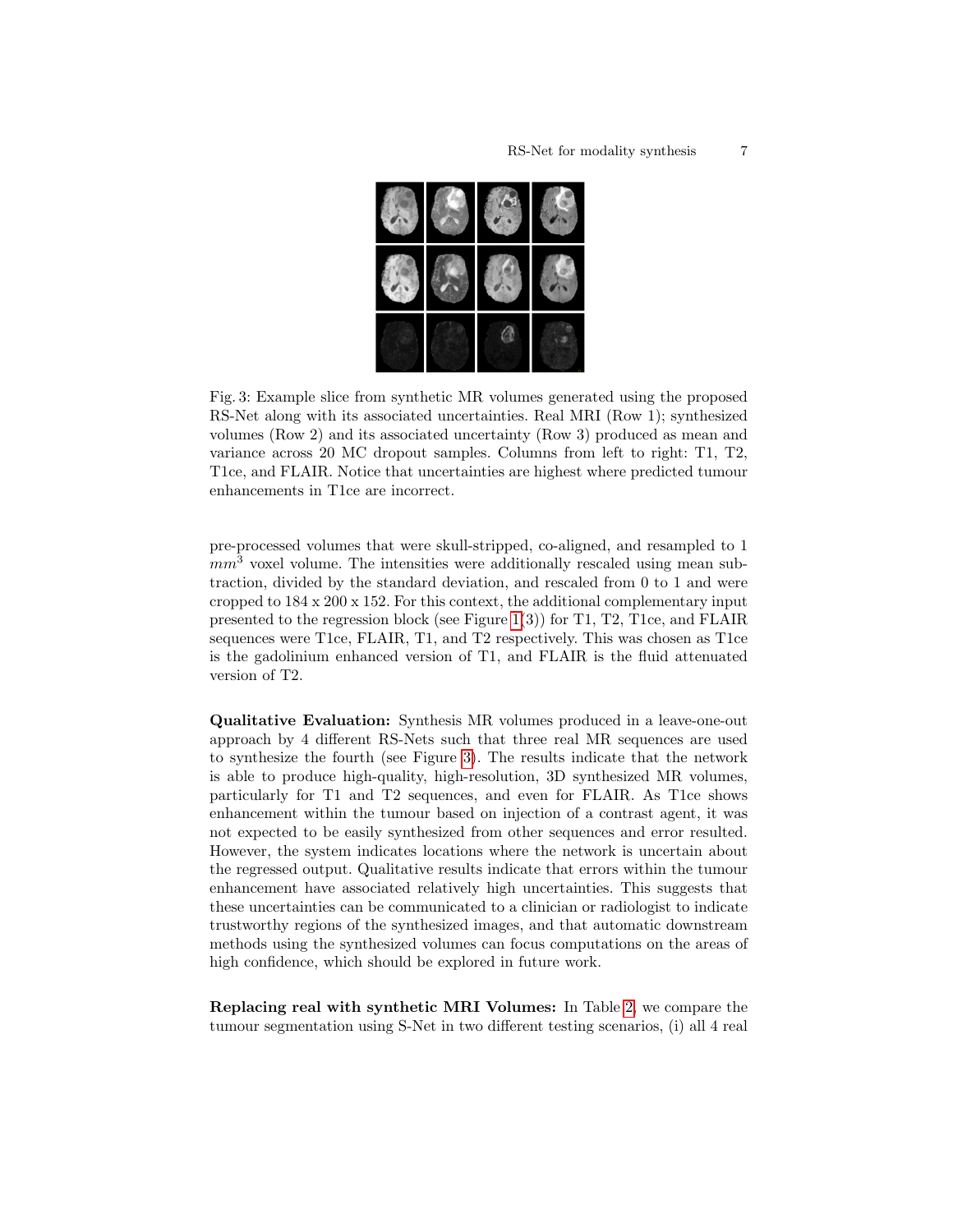<span id="page-7-0"></span>

|                          | Т1        | Т2                         | <b>FLAIR</b>    | T1ce    | DE.  | DТ   | DC.  |
|--------------------------|-----------|----------------------------|-----------------|---------|------|------|------|
| Real                     |           |                            |                 |         | 68.2 | 87.9 | 75.7 |
| T1 Synthesis             | $(\cdot)$ |                            |                 |         | 67.6 | 87.9 | 75.5 |
| T <sub>2</sub> Synthesis |           | $(\,\boldsymbol{\cdot}\,)$ |                 |         | 66.3 | 87.3 | 75.6 |
| <b>FLAIR Synthesis</b>   |           |                            | $(\,\bullet\,)$ |         | 66.8 | 83.6 | 73.1 |
| T1ce Synthesis           |           |                            |                 | $\cdot$ | 24.8 | 87.3 | 54.0 |

Table 2: Comparison of multi-class brain tumour segmentation based on S-Net on the BraTS 2017 Validation dataset. The results using all 4 real MRI volumes are compared against replacing 1 real MRI volume with a synthesized MRI volume produced by RS-Net. Notation: Real MR volume  $(\checkmark)$ , and synthesized MR volume using RS-Net  $(\odot)$ . Quantitative segmentation results based on Dice coefficients for: enhancing tumor (DE), whole tumor (DT), and tumor core (DC).

MR volumes are provided as input and (ii) 1 real MR volume is replaced with synthesized MR volume for each sequence generated by RS-Net, in turn. We train 4 different RS-Nets to synthesize 4 MR image sequences, where 3 real sequences are presented as input to RS-Net to synthesize the fourth. The synthesized MR volume, along with the 3 real corresponding MR volumes, were then presented to the S-Net previously trained on all four real MRIs. This will allow us to measure quality of the synthesized volume in comparison to the real volume. The resulting labels for BraTS 2017 validation set were uploaded to the BraTS Challenge server, where quantitative segmentation results were provided based on the Dice coefficients for: whole tumor, enhancing tumor, and tumor core. These results (Table [2\)](#page-7-0) indicate that by swapping out real MR volumes with the synthesized T1 or T2 MR volumes generated by the RS-Net leads to comparable brain tumour segmentation performance based on all three reported Dice metrics. For the slightly harder problem of FLAIR synthesis, results indicate a small degradation in tumour segmentation performance for all three Dice metrics. T1ce synthesis results in no loss of whole tumour segmentation performance, but, as predicted, led to a significant reduction in performance in terms of enhancement and necrotic core. This was expected as T1ce is a challenging MRI to synthesize due to its reliance on a contrast agent, which is not used by any other MR sequences.

Effectiveness of combined Regression-Segmentation task: RS-Net has two output streams for synthesis and segmentation tasks. To check how RS-Net performs in comparison to a network which is trained only for the task of synthesis, we train a new network (R-Net) which is similar to RS-Net but modified such that the segmentation block is removed as well as the additional input to the regression block, and training is based only on weighted MSE. R-Net was trained for the synthesis of all 4 MR image sequences separately, in a leaveone-out approach, and tested for tumor segmentation using S-Net on the BraTS validation dataset exactly as described above. From Table [3,](#page-8-0) we can observe that R-Net performs comparably to RS-Net, when T1 and T2 are synthesized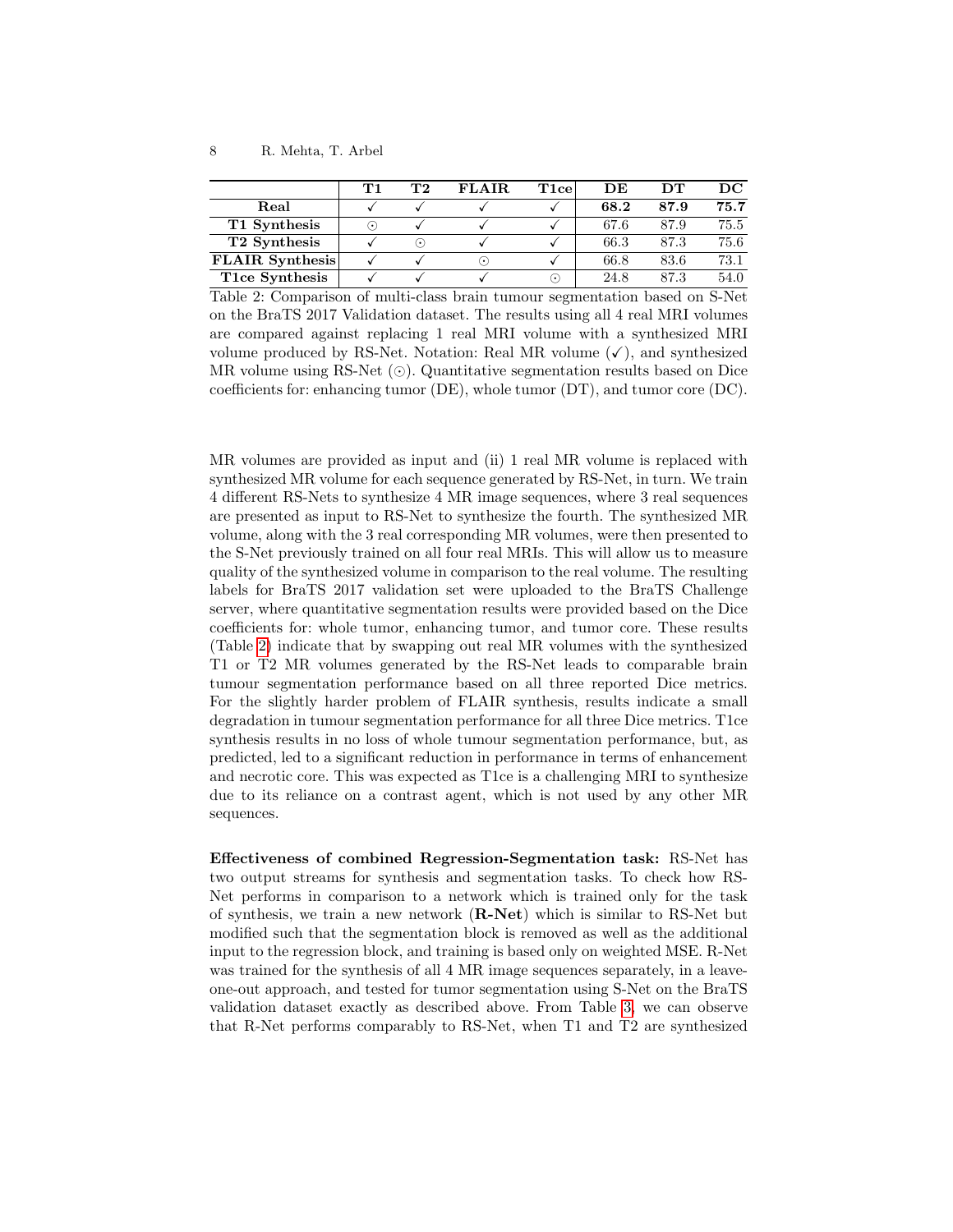<span id="page-8-0"></span>

|                          | $\mathbf{T1}$ | $\mathbf{T}2$ | <b>FLAIR</b> | $_{\rm T1ce}$                    | DE   | DТ   | $_{\rm DC}$ |
|--------------------------|---------------|---------------|--------------|----------------------------------|------|------|-------------|
| Real                     |               |               |              |                                  | 68.2 | 87.9 | 75.7        |
| T1 Synthesis             | ⊙             |               |              |                                  | 67.6 | 87.9 | 75.5        |
|                          | $\bullet$     |               |              |                                  | 67.5 | 87.8 | 75.3        |
| T <sub>2</sub> Synthesis |               | ∩             |              |                                  | 66.3 | 87.3 | 75.6        |
|                          |               |               |              |                                  | 66.1 | 87.2 | 75.4        |
| <b>FLAIR</b> Synthesis   |               |               | $_{\odot}$   |                                  | 66.8 | 83.6 | 73.1        |
|                          |               |               |              |                                  | 62.9 | 81.3 | 71.5        |
| T1ce Synthesis           |               |               |              | $\widehat{\left( \cdot \right)}$ | 24.8 | 87.3 | 54.0        |
|                          |               |               |              |                                  | 24.1 | 85.9 | 53.9        |

Table 3: Comparison of multi-class brain tumour segmentation results based on S-Net on the BraTS 2017 Validation dataset, where each real MR input volume is replaced by its corresponding synthesized MR volume generated by either RS-Net or R-Net in a leave-one-out fashion. Notation: Real MR volume  $(\checkmark)$ , synthesized MR volume using RS-Net ( $\odot$ ), and R-Net ( $\bullet$ ). Quantitative segmentation results based on Dice coefficients for: enhancing tumor (DE), whole tumor (DT), and tumor core (DC).

but shows a small degradation in performance for FLAIR and T1ce synthesis on all three Dice metrics. This shows that performing synthesis and segmentation together allows the network to focus more on tumour part, and in turn gives better quality of the synthesized volume, especially for FLAIR and T1ce.

Performance of Segmentation part of RS-Net: One of the advantages of the RS-Net is that, in addition to MRI synthesis, it also provides tumour segmentation labels. In this section, we will analyze this segmentation part of RS-Net (Figure [1](#page-2-0) (2)). Table [4](#page-9-2) indicates that the segmentation performance based on RS-Net directly is lower than the results based on using all 4 real MR volumes in S-Net, but is generally lower in comparison to the segmentation results when synthesized MR volumes generated by RS-Net is used in place of a real MR volumes. This trend is consistent across all MR image sequences for all three Dice metrics, except for FLAIR where the enhancing and core tumour Dice is higher for segmentation directly from the RS-Net over the segmentation results from S-Net with a synthesized input (for unknown reasons).

# 4 Conclusions

In this paper, a full resolution 3D end-to-end CNN was developed for the task of MR volume synthesis in the presence of brain tumours. The network was trained for the concurrent tasks of synthesizing a missing MRI sequence and tumour sub-tissue segmentation. Experimental results on BraTS 2015 challenge dataset indicated that the proposed method outperforms all previous methods in terms of traditional evaluation metrics like PSNR and SSIM. The quality of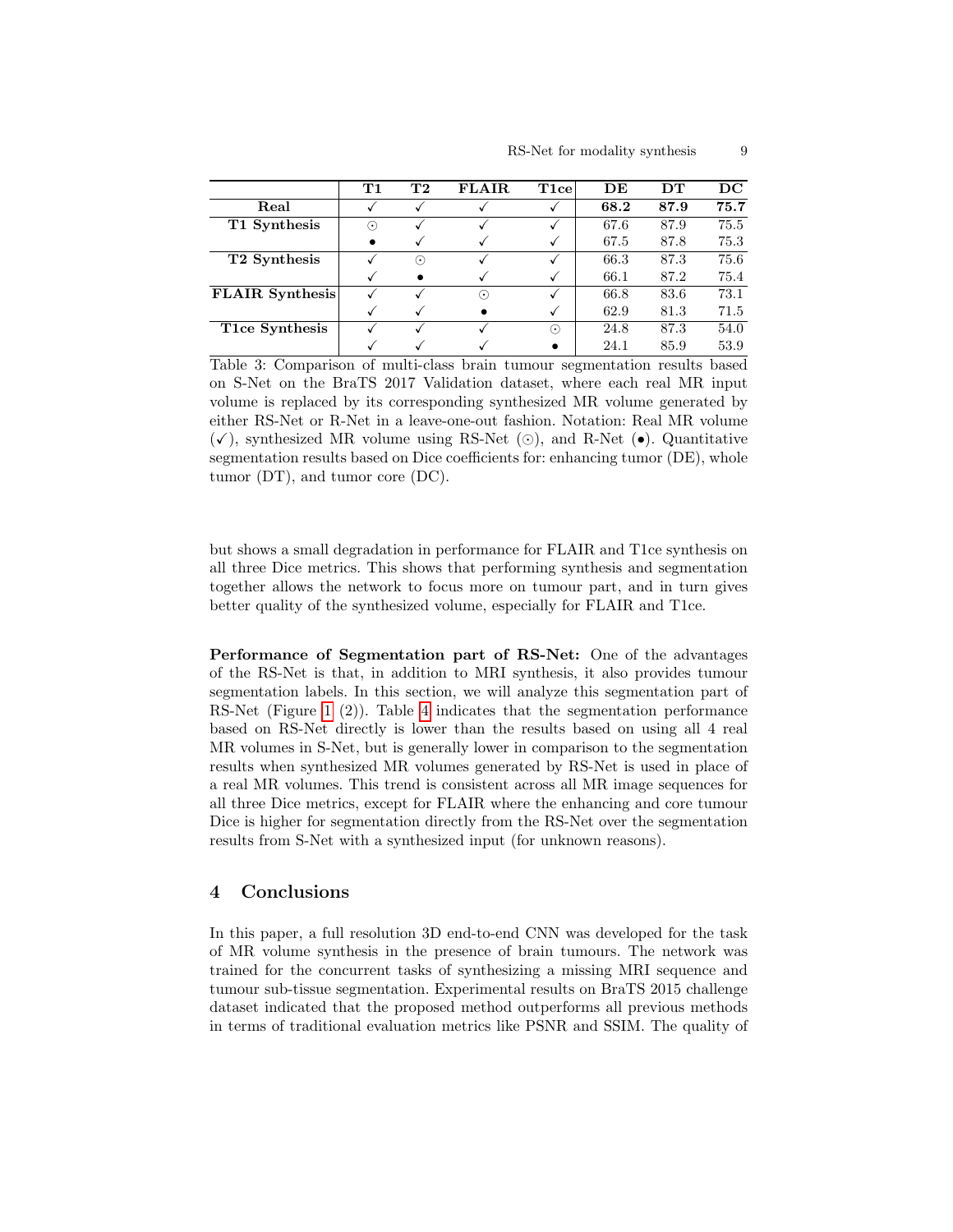<span id="page-9-2"></span>

|                                      | T1       | T2                     | <b>FLAIR</b> | $_{\rm T1ce}$ | DE   | DТ   | $_{\rm DC}$ |
|--------------------------------------|----------|------------------------|--------------|---------------|------|------|-------------|
| Real                                 |          |                        |              |               | 68.2 | 87.9 | 75.7        |
| T1 Synthesis                         | ⊙        |                        |              |               | 67.6 | 87.9 | 75.5        |
|                                      | $\times$ |                        |              |               | 66.4 | 85.2 | 71.0        |
| T <sub>2</sub> Synthesis             |          | $(\boldsymbol{\cdot})$ |              |               | 66.3 | 87.3 | 75.6        |
|                                      |          | $\times$               |              |               | 66.5 | 87.0 | 71.1        |
| $\overline{\text{FLA}}$ IR Synthesis |          |                        | $\odot$      |               | 66.8 | 83.6 | 73.1        |
|                                      |          |                        | X            |               | 70.5 | 82.6 | 74.0        |
| T1ce Synthesis                       |          |                        |              | $\odot$       | 24.8 | 87.3 | 54.0        |
|                                      |          |                        |              | $\times$      | 23.1 | 86.5 | 52.0        |

Table 4: Comparison of multi-class brain tumour segmentation results based on S-Net against the results generated directly from the segmentation module of RS-Net for the BraTS 2017 Validation dataset. Notation: Real MR volume  $(\checkmark)$ , synthesized MR volume using RS-Net ( $\odot$ ), and segmentation output of RS-Net without MR volume  $(\times)$ . Quantitative segmentation results based on Dice coefficients: enhancing tumor (DE), whole tumor (DT), and tumor core (DC).

the synthesized images was further evaluated by assessing their effects on the performance in independent tumour segmentation experiments. Experiments on the BraTS 2017 challenge dataset indicated that multi-task learning helps in synthesizing high quality volumes over synthesis alone particularly in more challenging contexts (i.e. FLAIR and T1ce). Results indicated that real MRIs can be replaced with synthesized T1, T2, and FLAIR volumes with minimum degradation in segmentation accuracy, whereas synthesizing T1ce is still too challenging for the task of tumour enhancement segmentation. However, uncertainty measure based on Monte Carlo dropout was shown to be helpful in communicating the confidence in the synthesis results, which will be essential for their adoption by clinicians and downstream automatic methods. The code for the proposed method is available here: <https://github.com/RagMeh11/RS-Net>.

Acknowledgment This work was supported by a Canadian Natural Science and Engineering Research Council (NSERC) Collaborative Research and Development Grant (CRDPJ 505357 - 16) and Synaptive Medical. We gratefully acknowledge the support of NVIDIA Corporation for the donation of the Titan X Pascal GPU used for this research.

## References

- <span id="page-9-0"></span>1. Menze, Bjoern H., Andras Jakab, Stefan Bauer, Jayashree Kalpathy-Cramer, Keyvan Farahani, Justin Kirby, Yuliya Burren et al. "The multimodal brain tumor image segmentation benchmark (BRATS)." IEEE transactions on medical imaging 34, no. 10 (2015): 1993.
- <span id="page-9-1"></span>2. Havaei, Mohammad, Nicolas Guizard, Nicolas Chapados, and Yoshua Bengio. "HeMIS: Hetero-modal image segmentation." In International Conference on Med-